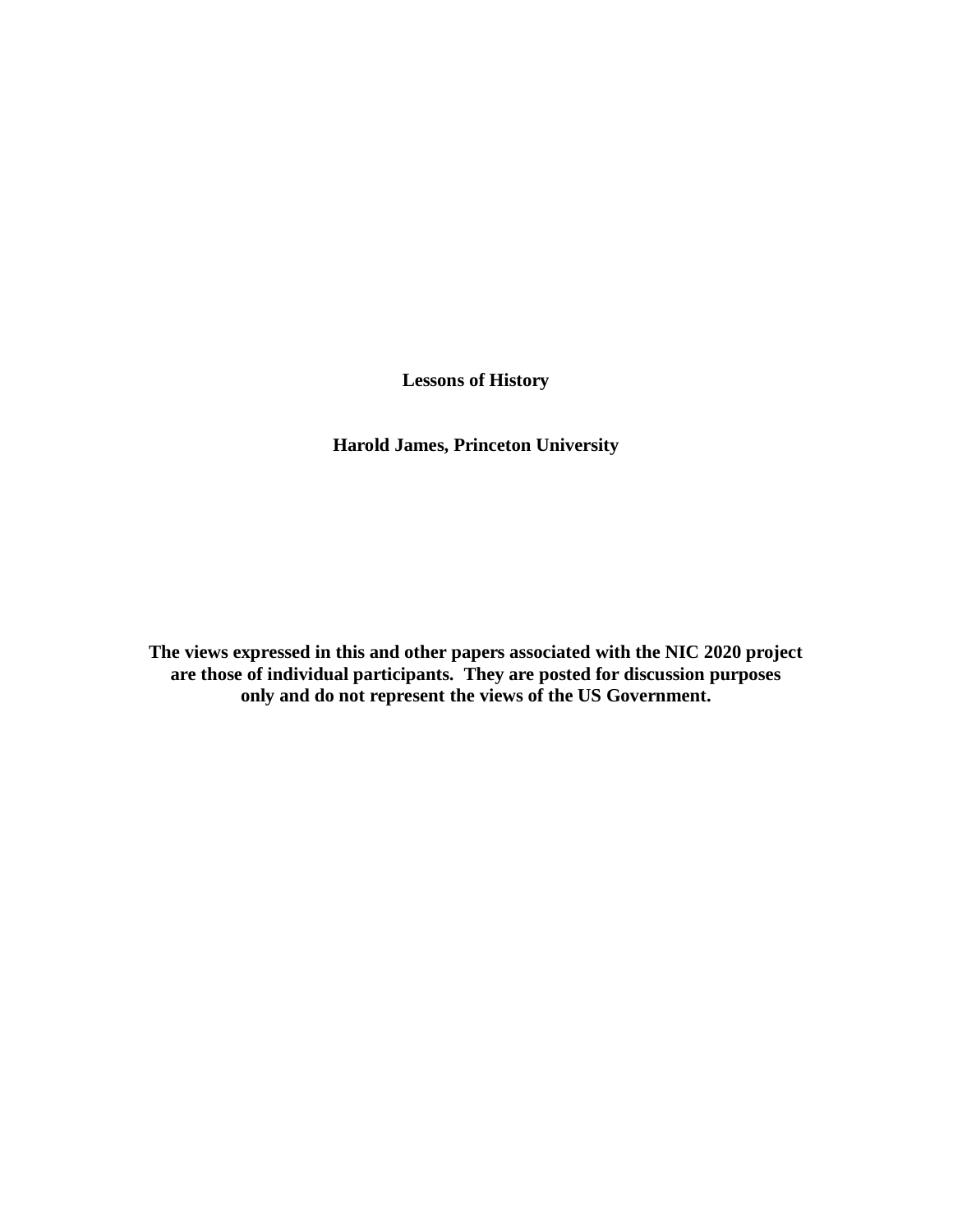## **Lessons of History**

Harold James, Princeton University

There are two reasons for taking history seriously at a meeting devoted to the elaboration of scenarios of the future. First, in a similar way to that in which a multiplicity of future scenarios can be mapped out, there is also a multiplicity of scenarios about the past. The stories that resonate most in explaining the present and shaping the future are those that draw on deep historical roots. Thus in current perceptions or misperceptions of the position of the United States, hostile critics like to draw on very old images: Europeans sometimes see their relationship to the United states as Greeks faced by the power of Rome; radical Moslems contemptuously term Americans as "crusaders".

Secondly, a long run view of history reminds us of the presence of changes, ruptures and discontinuities. It should warn us against simply extrapolating from a brief period of a few years, and projecting the future as simply a continuation of the immediately lived and experiences past.

\*\*\*

The longer term – historical – framework may often be uncomfortable.

However bad security relations are between what can now really be called the opposed sides of the Atlantic, or whatever spats there are across the Pacific on the value of the renminbi and the yen, there is a frequent hope that the strength and complexity of the economic interrelationship (a product of globalization) is so great as to offer a counterweight to the political tensions. Indeed the reason that both sides can afford to be rhetorically carried away is a function of the sense of interdependence, and that a really bad outcome is not possible. We feel very secure about this – maybe we feel too secure.

One of the comfort blankets that modern people clutch is the idea that there was only ever one big simultaneous world depression, produced by such an odd confluence of causes as to be quite unique: the legacy of the First World War and of the financial settlement of reparations and war debt; the chaotic banking system of the largest economy of the world, the United States; and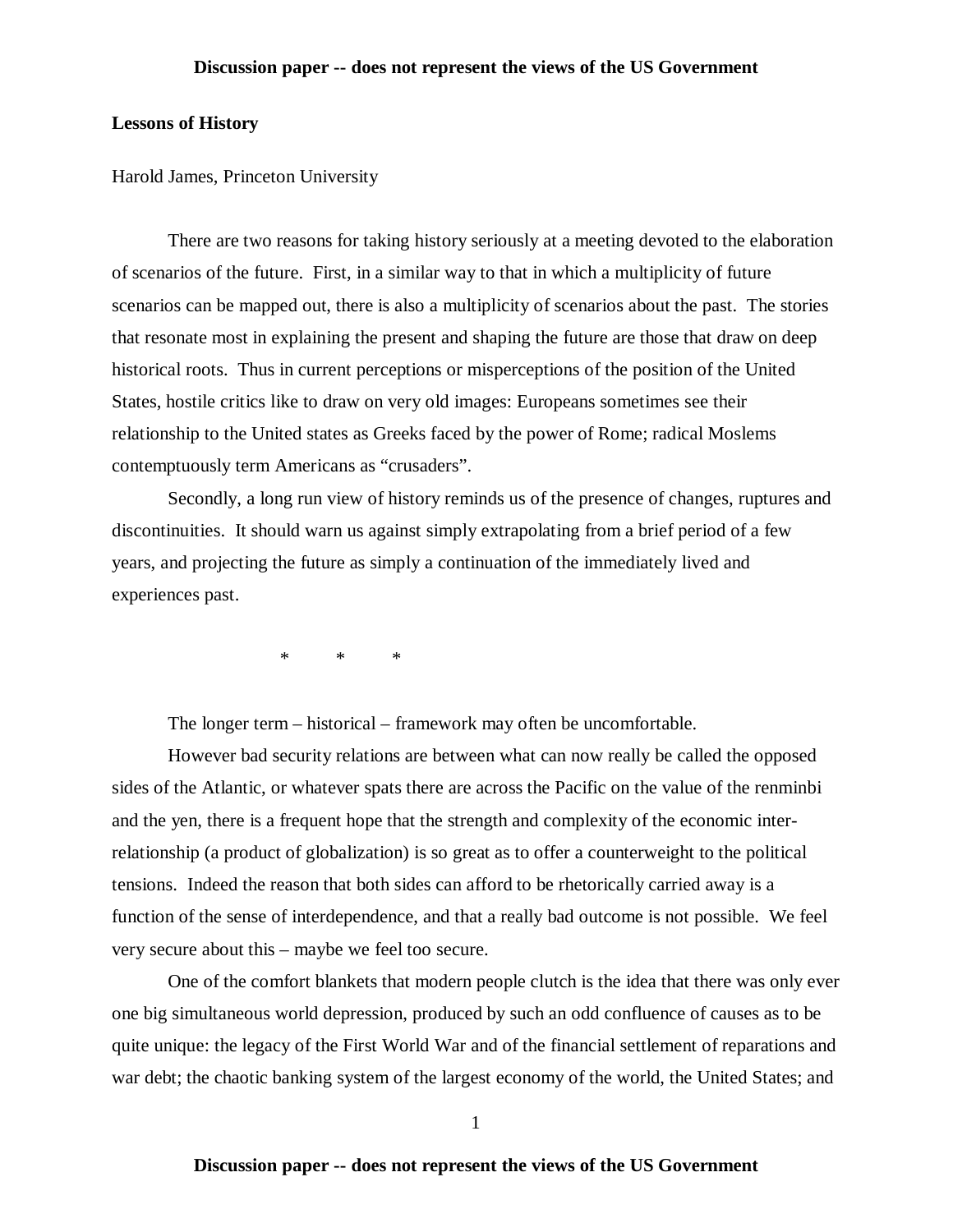inexperience in handling monetary policy in a world that was still pining for metallic money. Since these circumstances were so unique, they can't occur again. Historians should say that this reasoning may be quite wrong.

A great deal of the historically informed literature on globalization makes the point that there were several previous eras of increased worldwide integration that came to a halt, and were reversed, with painful consequences. The most familiar precedent for modern globalization is that of the late nineteenth and early twentieth century, that ended definitively with the interwar Great Depression. But there were also earlier epochs of integration: the Roman empire, the economic rebound of the late fifteenth and early sixteenth centuries (the economic backdrop to the Renaissance), or the eighteenth century, in which improved technology and increased ease of communications opened the way to global empires (for Britain and France).

All of these previous globalization episodes ended, almost always with wars. Bad policies can obviously wreck individual economies in a whole range of different ways; but systemic collapse is a product of militarized conflict. Globalization as an economic phenomenon depends on the movement across state boundaries of goods, labor and capital. Security concerns produce heightened worries about all these kinds of mobility. Trade may create a dependence on imports that leads to strategic vulnerability, and one of the oldest arguments for agricultural protection was the need for autarkic self-sufficiency in case of attack. Labor flows may camouflage the movement of spies or saboteurs. Thus, for instance, First World War Britain was gripped by panic about the numbers of Germans employed in London restaurants. Finally, capital controls have often been justified on grounds of national security. One way of destabilizing politics was to try to promote financial panic, and restrictions on capital mobility might be a way of generating increased immunity to speculative attack.

Is this the recurrent collapse of globalization and the phenomenon of war an accidental or coincidental linkage?

There are two major ways in which war undermines globalization. The first, most obvious (and the one that has been most studied), is simply the consequence of the cost of war considered in a broad sense: the problem of financing unproductive military activity, the disruption of commerce, the suspension of migration and the freezing of capital movements because of security priorities. The second is the way in which armed conflict, even when its

2

# **Discussion paper -- does not represent the views of the US Government**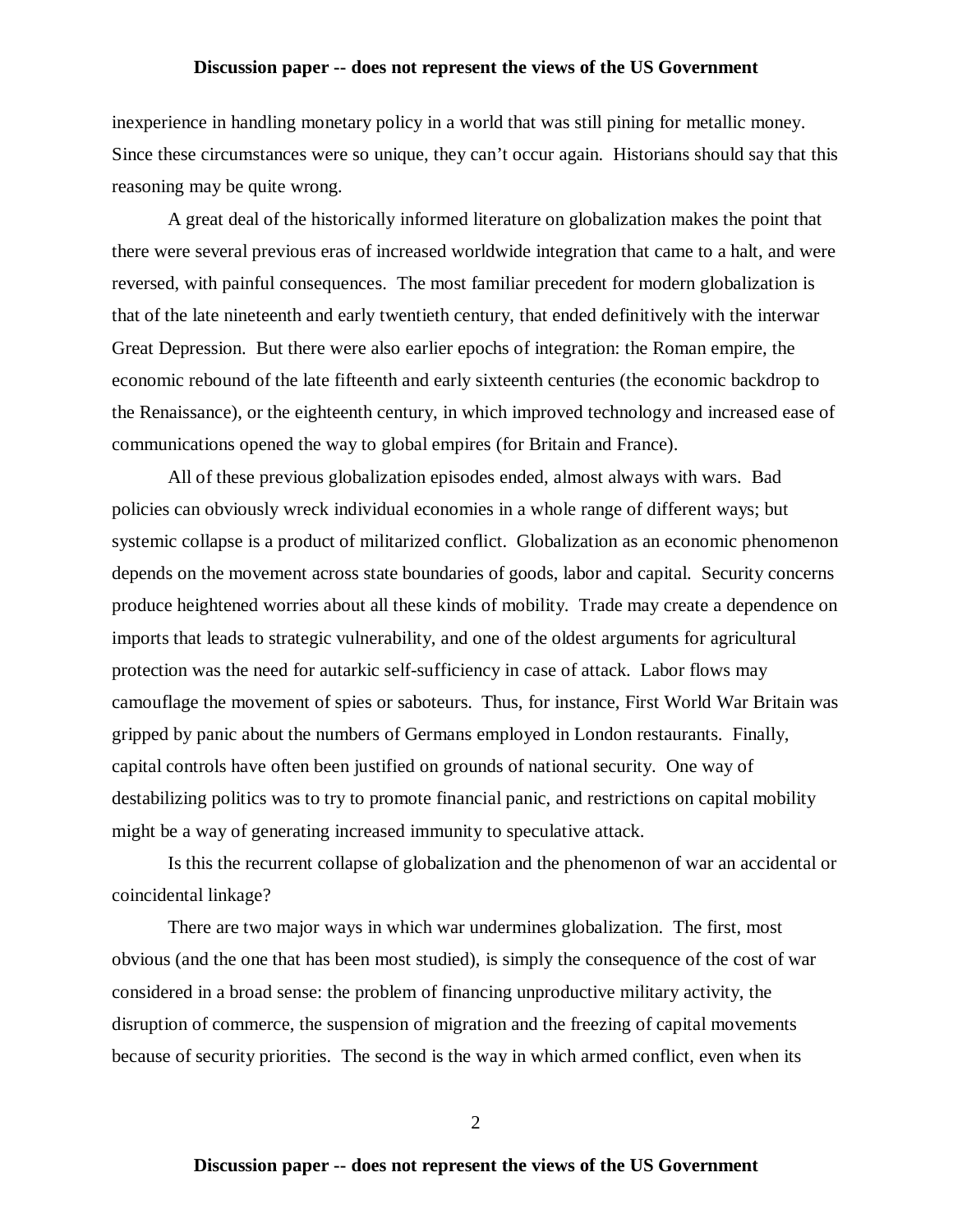scope is quite small, provokes the emergence of new issues that produce international disaccord that affects other areas of international interaction. In this way, war challenges assumptions about the global distribution of economic and political power.

The idea that war is costly and disrupts "normal commerce" is well understood in the classic literature of economics. Indeed, for those who experienced the wars of the American and French revolutions, how could it be otherwise? Adam Smith's first volume of the Wealth of Nations (1776) closes at the end of Book III with the reflection that "the ordinary revolutions of war and government easily dry up the sources of that wealth which arises from commerce alone."

Most periods of modern conflict have been accompanied by inflationary war finance, and followed by sharp periods of deflation. The most obvious mechanism that made for postwar deflation is the effect of increased government expenditure on interest rates. An alternative way of thinking about this is as the destruction or wearing out of capital in wartime, and a consequently higher price of new capital. The rise in real long-term interest rates makes peacetime investment more expensive and depresses activity. This effect is enhanced if governments try to return to pre-war exchange rate systems with prices and wages that have been boosted and distorted by the high levels of wartime demand.

Almost all of the most dramatic historical episodes of sustained deflation followed in the aftermath of war. A sustained economic depression followed the American war of independence, and accentuated the initial anti-commercial bias of the politics of the new Republic. After the Congress of Vienna (1814-15) ended the Napoleonic wars, Europe had decades of deflation, in which industrial investment was costly and the bankruptcy of entrepreneurs frequent. The aftermath of the 1860s civil wars (or wars of unification) in Italy, Germany and the United States all included an immediate speculative bubble, and then the bursting of the bubble (after 1873), with stock market price collapses, bankruptcies and reduced investment. The First World War was also followed by a brief reconstruction boom in 1919, and then by a collapse in the major western economies in 1920-1; one decade later came the Great Depression.

Some of these classic effects in which war produces monetary instability are still very visible in the aftermath of the major international conflicts of the post-1945 era. Korea and Vietnam both produced inflationary surges, which initially reduced and then increased real

3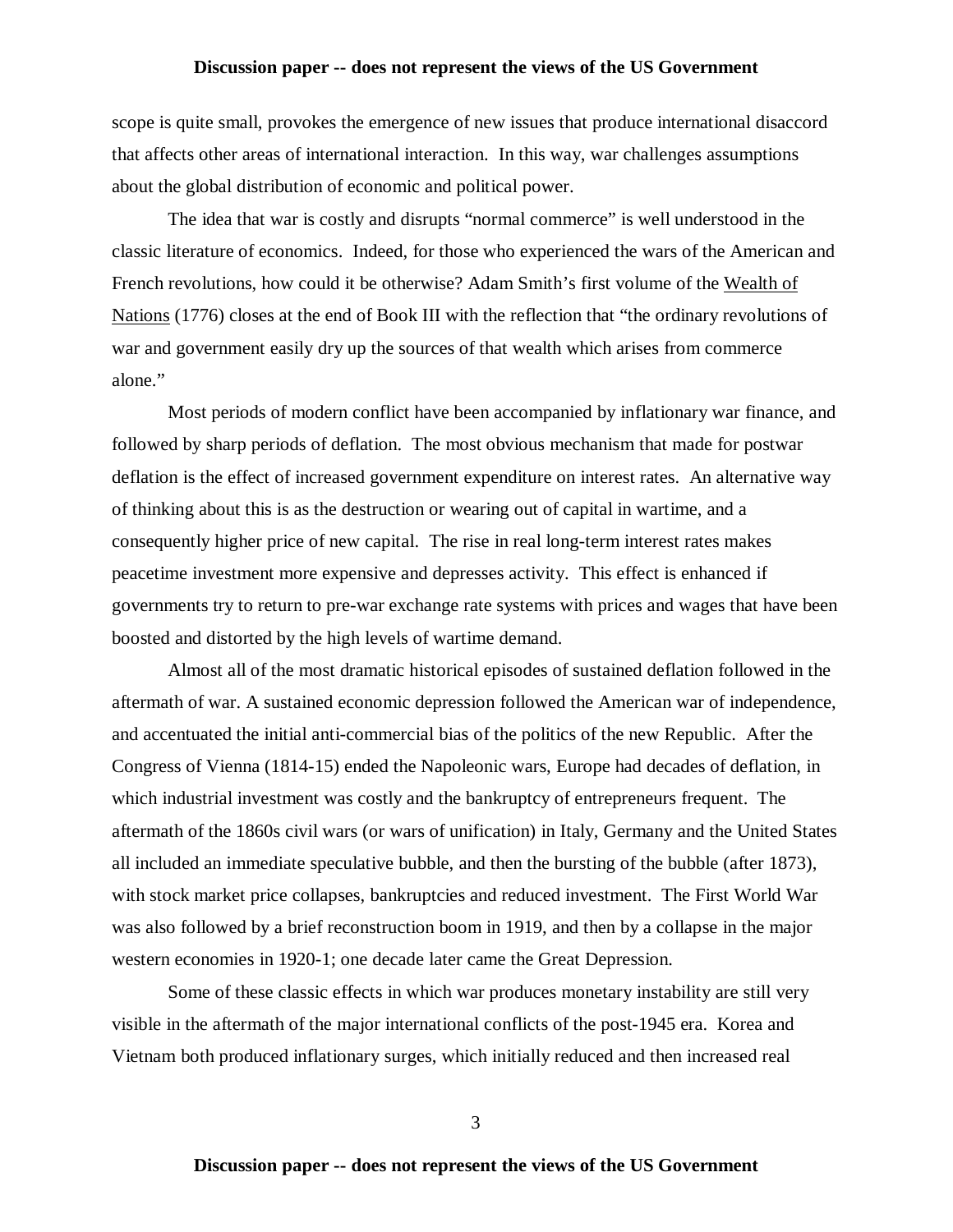interest rates, and which corresponded to investment surges and declines. The 1991 Gulf War no longer fits this pattern: both inflation and interest rates fell. It was followed by a brief recession, which is generally held by political analysts to have frustrated the reelection of President George H.W. Bush in the 1992 election.

One explanation of the changing effects of war in very recent times is obvious: the cost of each war for the major superpower has been falling since the middle of the twentieth century. In 2002 dollars, the Second World War cost the United States \$4,700 bn., Korea \$400 bn., Vietnam \$572 bn., the 1991 Gulf War \$80 bn., and the actual fighting in the Iraq war of 2003 cost little over \$20 bn. It would consequently be appropriate to expect a diminution of the purely fiscal impact of wars, and consequently of their deflationary legacy.

If we just take a naïve approach to the demand and supply for military action, falling costs should suggest increased demand and a new likelihood of the use of force to effect regime change. The less a war costs, and the fewer the casualties, both military and civilian, the more likely it becomes.

Adam Smith made a similar point about some of the wars of the eighteenth century. The combination of technology, which made war between advanced and backward countries less costly for the advanced country, and new methods of spreading the financial burden of war through the sale of debt instruments, was making war more likely. "In great empires the people who live in the capital, and in the provinces remote from the scene of action, feel, many of them, scarce any inconveniency from the war; but enjoy, at their ease, the amusement of reading in the newspapers the exploits of their own fleets and armies."

The same conclusion can be reached by a less cynical route. During the Cold War and the period of superpower tensions, wars were held in check by a widespread realization that the cost of their escalation would be too high. But since the end of the Cold War, there has been a proliferation of international as well as of threatening domestic conflicts as states break up.

Some commentators have jumped already to the conclusion that it is wrong simply to think about the cost of military conflict, and that in particular the growing expense and political embarrassment of post-conflict Iraq precludes another such conflict. This reasoning is fallacious, because similar situations are highly likely to recur. We are internationally sensitive to human rights issues; and also to the potential of bad governments to destabilize whole regions. Both

4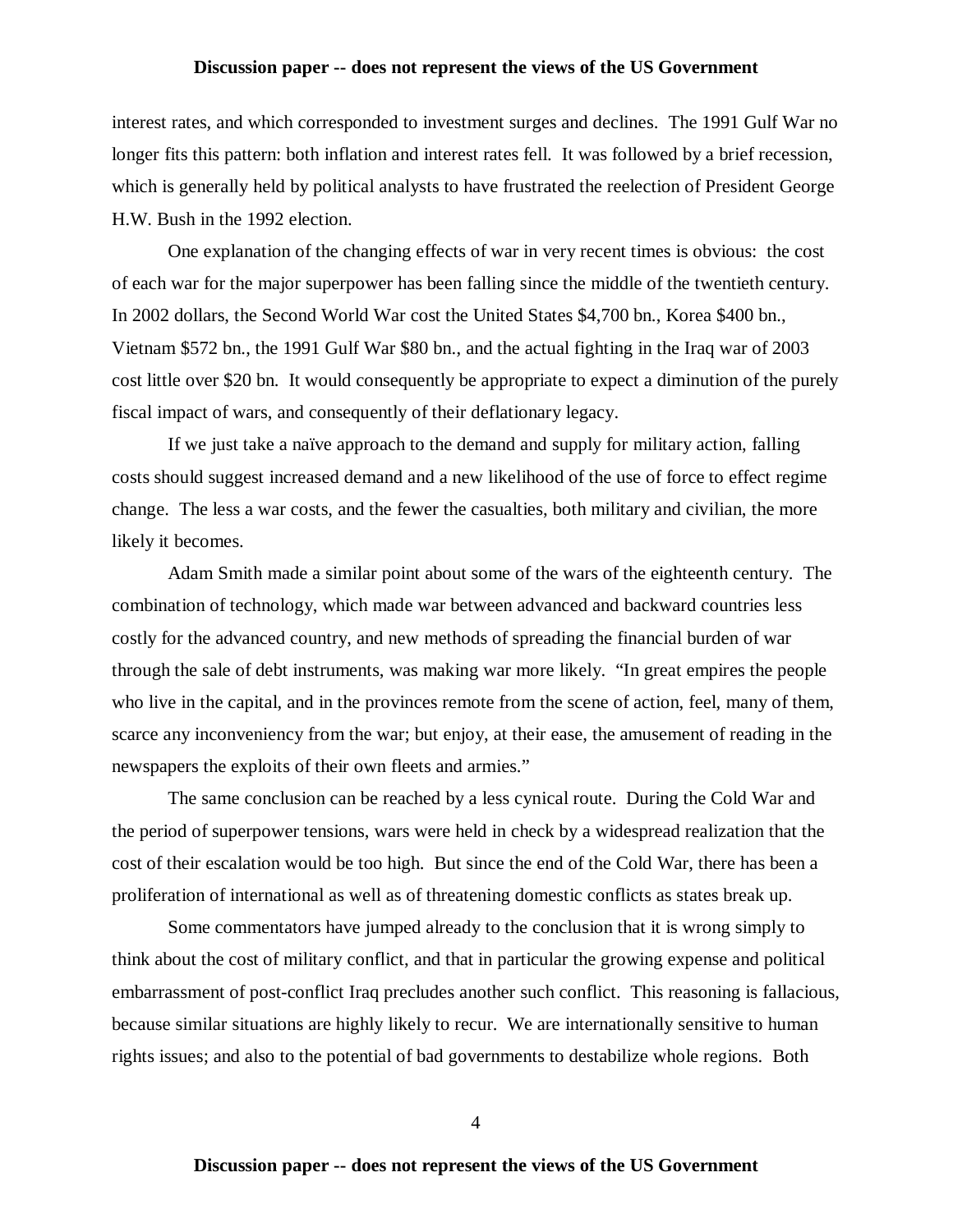concerns are realistic, and I would add creditable. They will necessarily lead to military engagements in sometimes expected and sometimes unexpected places. Moreover, it is possible to envisage more attention being paid in advance to the management of post-conflict situations in a manner which in the Iraq case was made impossible by the rush of events.

Wars also lead to questions about the rules that are essential in guiding economic interaction, both internationally and also domestically. All wars, big or small, produce new problems and divisions. There has been a spillover from security concerns to economics. The most obvious type arises out of the financial legacies of wars and debates about reparations and war debts. Such debates poisoned the international economy in the 1920s (as Keynes predicted in *The Economic Consequences of the Peace*). They are currently recurring in the fierce debate about whether and how and what kind of pre-war Saddam debt should be forgiven in order to help Iraq in reconstruction.

One tradition of thinking about wars (and especially of the smaller scale wars of the classical late nineteenth century era of globalization) suggests that they have economic origins, and that they are fought – especially in eras of globalization – because of a wish to control a greater share of global resources. This is familiar to historians and social scientists as the Hobson-Hilferding-Lenin interpretation of imperialism. It is largely wrong as an explanation of the origins of the wars, but very powerful in understanding the political response to them.

This paradox arises because of other effects of eras of globalization. New opportunities to create new wealth mean radical changes in distributions. Large and apparently illegitimate increases in fortune provoke resentments and a populist reaction. There are clear historical precedents to the current worldwide wave of reaction against and rejection of what is now perceived as U.S. style capitalism.

The model of the imperialist war that the British liberal Hobson, and the Marxists who adapted his explanation, had in mind was the relatively short, non-total, war that characterized the era of high globalization. The Spanish-American war (1898) brought the United States into the international system. It was, unlike the sustained conflicts earlier in the nineteenth century, a very unequal conflict between the world's fastest growing and largest industrial economy, and a very backward European imperial power. 274,000 U.S. soldiers were deployed, but only 379 killed. It was soon followed by another unequal conflict, the British conquest of the Boers.

5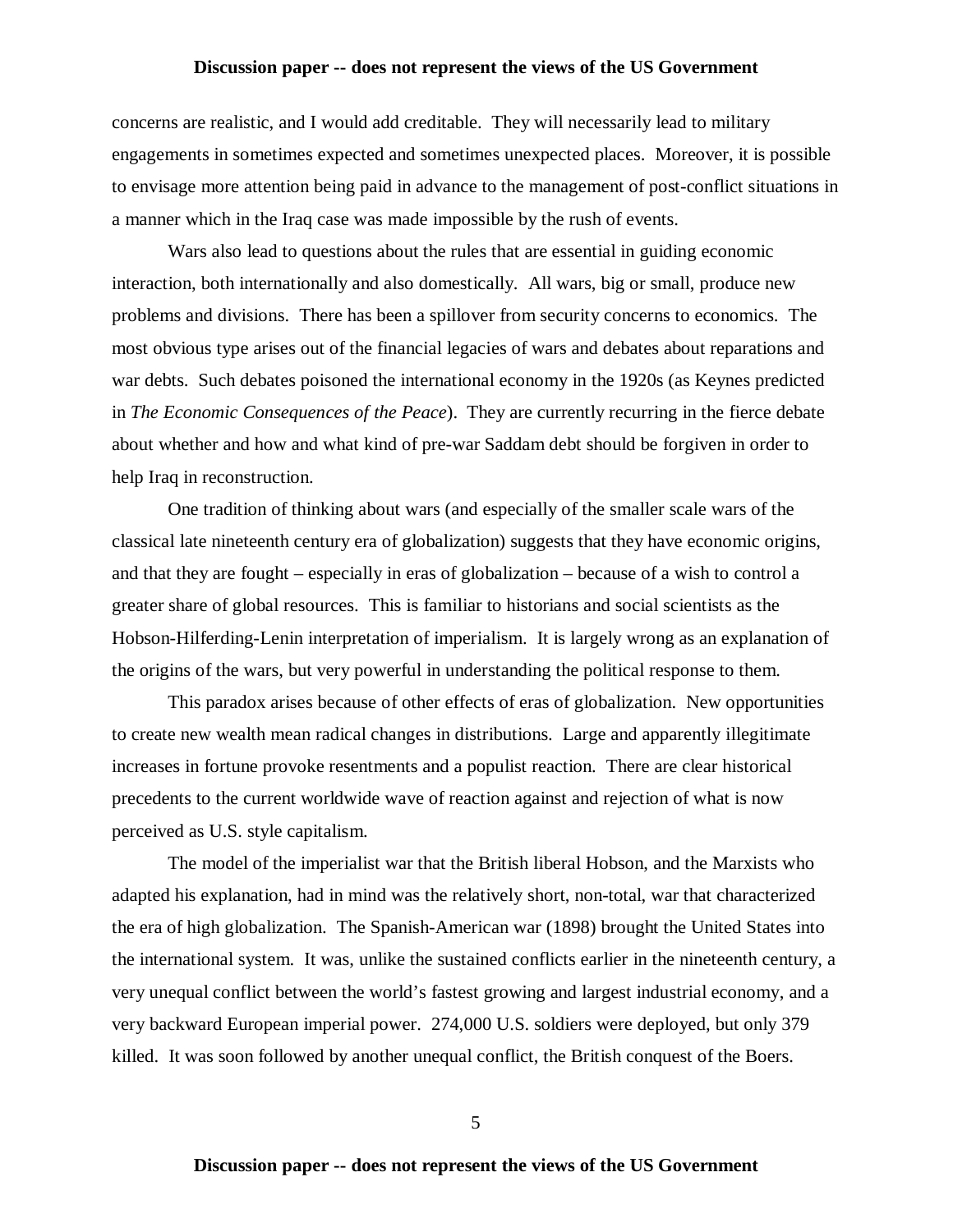Both these unequal wars were acutely controversial in domestic politics and could be interpreted as "land grabs", demands for resources that were scarce: sugar from the Caribbean, and diamonds (from the Kimberley field) and gold in southern Africa. At first the wars produced electorally successful nationalism, with the 1900 British "khaki election" producing a large Conservative and imperialist vote, and a surge of popularity for Roosevelt, who had been the hero of the 1898 war. Then there was a backlash, in which critics pointed out associations between war and personal gains of a small group of corrupt businessmen and financiers.

In Britain, Leo Chiozza Money denounced the corruption of finance. The Liberals made much of the hypocrisy of the British government's denunciation of the racial discrimination of the Boers while encouraging a massive Chinese immigration to provide labor for the development of southern Africa. They won a stunning electoral victory in 1906. The mood turned against the financiers who had bought the election of President McKinley in 1896. Roosevelt himself began to denounce "certain malefactors of great wealth" who had appropriated many of the gains produced by public action. Populists presented war and corporate scandal as going hand in hand.

These wars also made international relations significantly more tense. The Boer War was one of the quite decisive moments in the growing breach between Britain and Germany, with the German Kaiser publicly supporting the Boers. The small conflicts thus set the stage for bigger and more global clashes, in which arguments over the distribution of spoils worsen the international climate.

The capacity of relatively small conflicts to destroy large elements of international agreement obviously looks familiar in 2003. But the danger of escalating conflict disrupting globalization has historical precedents that go back much further than the world of late nineteenth century globalization.

\*\*\*

The first volume of Edward Gibbon's classic study of The Decline and Fall of the Roman Empire was (by chance) published in 1776, the year of the signing of the American declaration of independence, and of Adam Smith's Wealth of Nations. Gibbon's advice and Smith's

6

## **Discussion paper -- does not represent the views of the US Government**